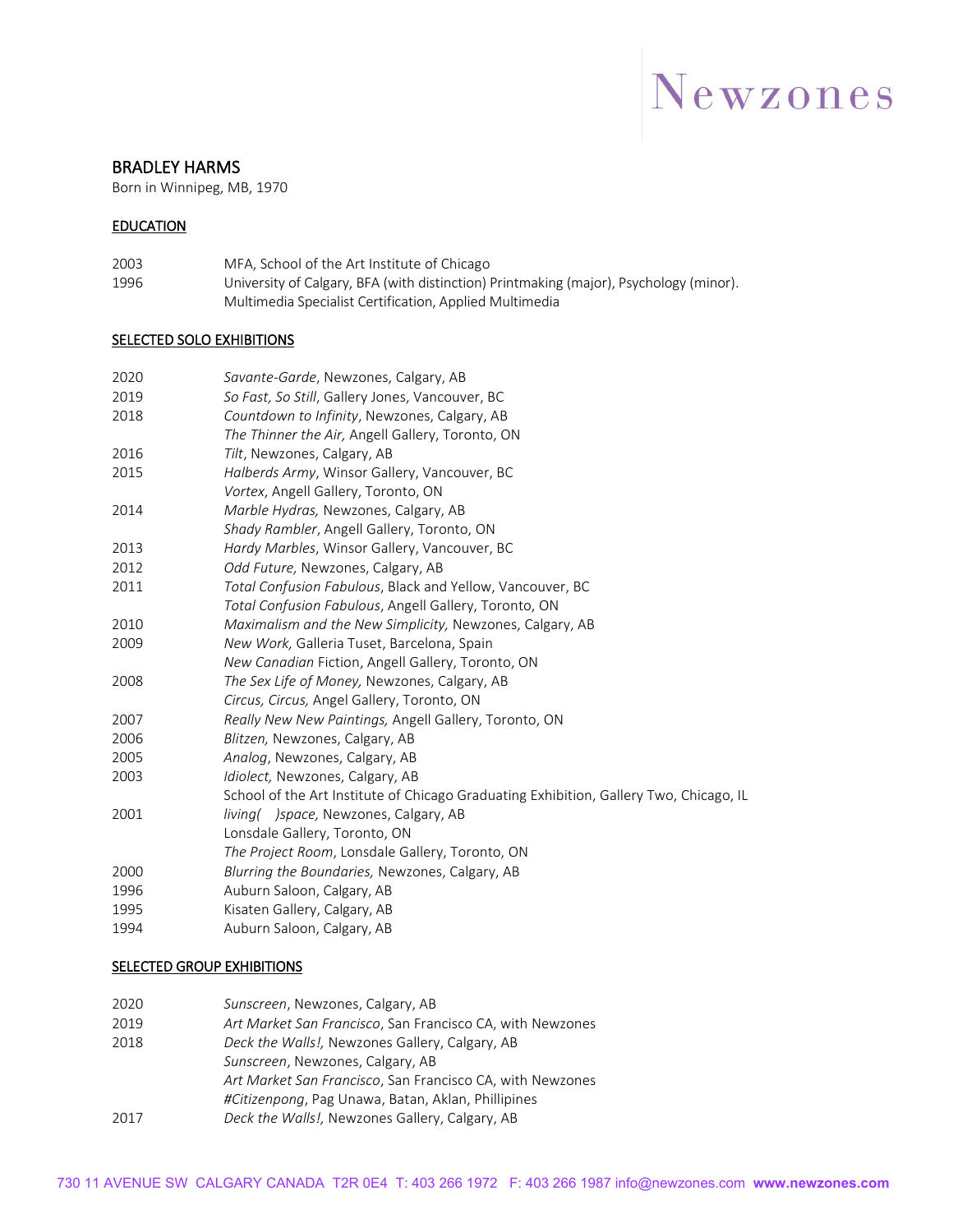# Newzones

|      | Sunscreen, Newzones, Calgary, AB                                                                           |
|------|------------------------------------------------------------------------------------------------------------|
|      | artMRKT San Francisco, San Francisco, CA, with Newzones                                                    |
|      | #Citizenpong, Contemporary Calgary, Calgary, AB                                                            |
| 2016 | artMRKT San Francisco, San Francisco, CA, with Newzones                                                    |
|      | The Through Line, Newzones, Calgary, AB                                                                    |
| 2015 | The Through Line, Gam Gallery, Vancouver, BC                                                               |
|      | The Line, Newzones, Calgary, AB                                                                            |
|      | Sunscreen, Newzones, Calgary, AB                                                                           |
|      | artMRKT San Francisco, San Francisco, CA, with Newzones                                                    |
| 2014 | Small is Beautiful, Flowers Gallery, New York, USA                                                         |
|      | Voted Most Likely, Contemporary Calgary, AB                                                                |
|      | Made in Calgary: the 2000's, The Glenbow Museum, Calgary, AB                                               |
|      | / ♥ Paint, Angell Gallery, Toronto, ON                                                                     |
|      | Concurrent 20/20, Winsor Gallery, Vancouver, BC                                                            |
|      | CAR, Avenue Gallery, Vancouver, BC                                                                         |
| 2013 | Superabstraction, Angell Gallery, Toronto, ON                                                              |
|      | Masters of Abstraction / Newzones Now, Newzones, Calgary, AB                                               |
|      | Sunscreen, Newzones, Calgary, AB                                                                           |
| 2012 | Simulators, Angell Gallery, Toronto, ON                                                                    |
|      | I Felt Board, Black and Yellow Gallery, Vancouver, BC                                                      |
|      | Abstraction in Canada, curated by otino corsano for Little Paper planes, Toronto Ontario, Publication 2012 |
| 2011 | Sunscreen, Newzones, Calgary AB                                                                            |
|      | Wanderer Ship, Marc Chagall Museum, Vitebsk, Belarus                                                       |
|      | Softcore Hard Edge, co-curated by Marianne Elder and David Pagel, Los Angeles, CA                          |
| 2010 | Wanderer Ship, St. Petersburg, Russia                                                                      |
|      | Softcore Hard Edge, co-curated by Marianne Elder and David Pagel, Art Gallery of Calgary, Calgary, AB      |
|      | Galeria Tuset, Barcelona, Spain                                                                            |
|      | When the Dust Settles, Angell Gallery, Toronto, ON                                                         |
|      | TIAF, with Angell Gallery, Toronto, ON                                                                     |
| 2009 | Angell Group Show, Angell Gallery, Toronto, ON                                                             |
|      | TIAF, Toronto, ON, with Angell Gallery                                                                     |
| 2008 | Figuracio, Galeria Tuset, Barcelona, Spain                                                                 |
|      | Pameran Poskad, House, Singapore                                                                           |
|      | Bridge Miami, with Newzones, Miami, FL                                                                     |
| 2007 | Toronto International Art Fair, Toronto, ON, with Angell Gallery                                           |
|      | TIAF, with Angell Gallery, Toronto, ON                                                                     |
| 2006 | Art 212, New York, NY<br>Summer Show, Jamie Angell Gallery, Toronto, ON                                    |
|      | Art Chicago in the Park, Chicago, IL, with Newzones                                                        |
|      | Top 10, Angell Gallery, Toronto, ON                                                                        |
|      | Heavy, Calgary, Canada                                                                                     |
|      | Angell Gallery, summer 2006, Toronto, ON                                                                   |
| 2005 | AAF Contemporary Art Fair, New York, NY, with Newzones                                                     |
|      | Experiment 400/5, Gallery 400, Chicago, IL                                                                 |
|      | Alberta Artists Seen, National Arts Centre, Ottawa, ON                                                     |
|      | Art Chicago, Chicago, IL, with Newzones                                                                    |
|      | Art Miami 2005, with Newzones Projects: A division of Newzones Gallery of Contemporary Art, Calgary, AB    |
| 2004 | Deck the Walls!, Newzones, Calgary, AB                                                                     |
|      | AAF Contemporary Art Fair, New York, New York, with Newzones                                               |
|      | Art Fur Zeitgenossische Kunst 1 Space for Contemporary Art, Lothringer Dreisehn, Munich, Germany           |
|      | The Element of Temporary, San Francisco Arts Commission Gallery, San Francisco, CA                         |
|      | Sunscreen 2004, Newzones, Calgary, AB                                                                      |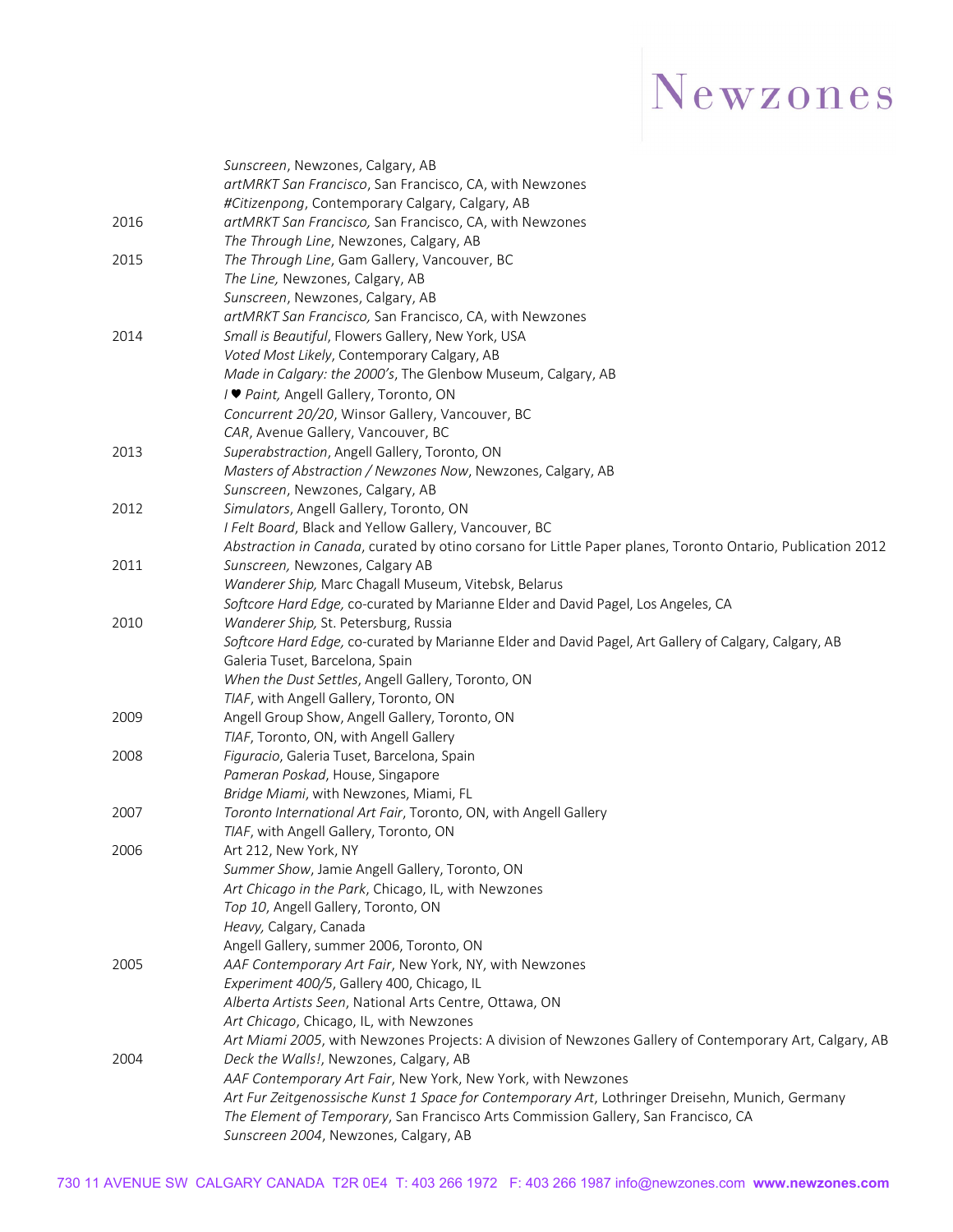

|      | Modest Vistories, Modest Contemporary Art Projects, Chicago, IL                                 |
|------|-------------------------------------------------------------------------------------------------|
| 2003 | The Affordable Art Fair, New York, with Newzones Gallery of Contemporary Art, New York City, NY |
|      | Movement, Renaissance Society of the University of Chicago, Chicago, IL                         |
|      | Chicago Contemporary Art Workshop, Chicago, IL                                                  |
|      | The Stray Show, Chicago, IL                                                                     |
|      | Joymore Gallery, Chicago, IL                                                                    |
|      | The Pick-up, 1926 Gallery, Chicago, IL                                                          |
|      | Home Works, Betty Rymer Gallery, Chicago, IL                                                    |
|      | Get Real, The Show, St Louis Hotel, Calgary, AB                                                 |
|      | Klune, Chicago, IL                                                                              |
| 2002 | The Canadians, Chicago, IL                                                                      |
| 2001 | Out of Print, travelling to Bucharest and London (2001-2002)                                    |
|      | The Canadians, Thompson Center, Chicago, IL                                                     |
| 2000 | Resistance is Futile?, Lonsdale Gallery, Toronto, ON                                            |
|      | Out of Print, Triangle Gallery, Calgary, AB                                                     |
|      | Stuff, Landsdale Gallery, Toronto, ON                                                           |
| 1998 | Landscape X 6, Newzones, Calgary, AB                                                            |
| 1997 | Inaugural Exhibition, Newzones, Calgary, AB                                                     |
|      | The Last Picture Show, Newzones, Calgary, AB                                                    |
| 1996 | Fresh Paint, Deacon Ulrich Fine Arts, Calgary, AB                                               |
|      | Nickle Arts Museum, Calgary, AB                                                                 |
| 1995 | Mezzanine Gallery, University of Calgary, Calgary, AB                                           |
| 1994 | University of Western Sydney, Sydney, Australia                                                 |
|      | Kisaten Gallery, Calgary, AB                                                                    |
|      | New Prints, Little Gallery, University of Calgary, Calgary, AB                                  |

#### ARTICLES / REVIEWS

| 2018 | Preview, September/October 2018. Print. Pg 13.                                                         |
|------|--------------------------------------------------------------------------------------------------------|
|      | Galleries West Online, September 2018 gallerieswest.ca/events/bradley-harms-countdown-infinity/        |
|      | Canadian Art Agenda, September 2018 https://canadianart.ca/agenda/countdown-to-infinity/               |
|      | Mutual Art, September 2018 https://www.mutualart.com/Exhibition/Bradley-Harms--Countdown-to-           |
|      | Infinity/C8AB9161260B609D                                                                              |
|      | THE YYSCENE, September 2018 https://theyyscene.com/listings/bradley-harms-countdown-to-infinity/2018-  |
|      | $10 - 06/$                                                                                             |
|      | Sunscreen at Newzones, WSI Magazine, April 20, 2018. Web.                                              |
| 2017 | "Bradley Harms Activates with an Old Batan Past Time", Elmos House Artist Residency, Web. May 2017     |
| 2016 | Art Rubicon Online Sept 2016 http://artrubicon.com/20900/bradley-harms-tilt-newzones-sep-17-oct-15-    |
|      | calgary/                                                                                               |
|      | Evensi Sept 2016 https://www.evensi.ca/bradley-harms-newzones-gallery-of-contemporary-art/180510853    |
|      | Galleries West Online Sept 2016 http://www.gallerieswest.ca/events/bradley-harms---tilt/               |
|      | Rise, Bow Valley College, 2016                                                                         |
|      | Made in Calgary: an exploration of art from the 1960's to the 2000's, Glenbow Museum, 2016             |
| 2014 | Frère, Sunshine. "Stack Overflow - An Essay on the Work of Bradley Harms". 2014.                       |
|      | http://artotate.tumblr.com/post/85003522294/stack-overflow-an-essay-on-the-work-of-bradley             |
|      | Bradley Harms "Marble Hydras", Galleries West Online Blog, September 2014,                             |
|      | http://www.gallerieswest.ca/events/bradley-harms---marble-hydras/                                      |
|      | Taylor, K. "Abstract Art, Canadian Style", Where Magazine Calgary Edition, Sept/Oct 2014 Issue, pg. 26 |
|      | Avenue Magazine Online Events, Sept 2014,                                                              |
|      | http://www.avenuecalgary.com/Calendar/index.php/name/Marble-Hydras/event/7623/                         |
|      | Espetveidt, A. "Calgary Arts Round Up: September 15-21", Calgary is Awesome, Sept 15, 2014             |
|      |                                                                                                        |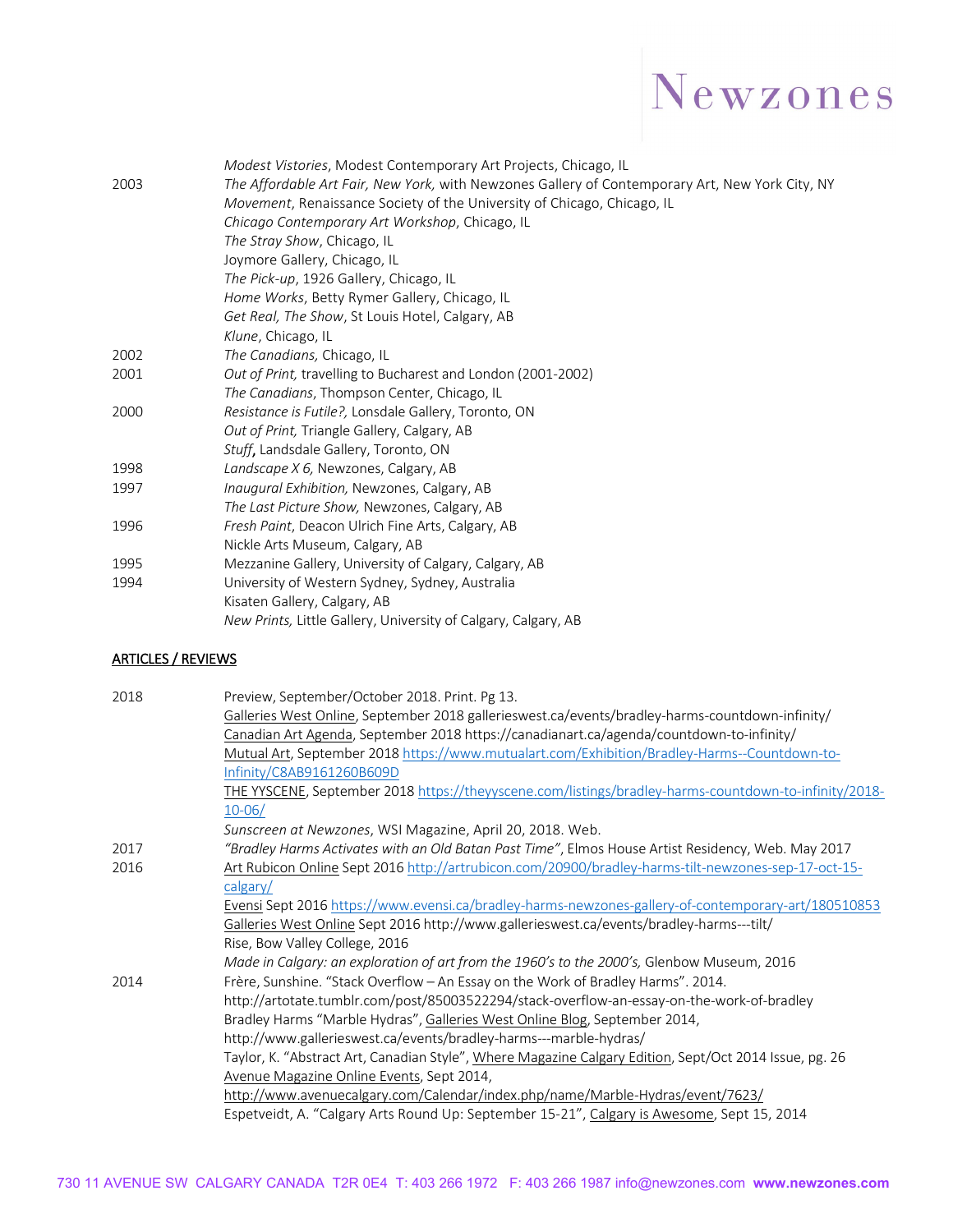

|      | Art Rubicon Online, Sept 2014 http://artrubicon.com/9824/bradley-harms-marble-hydras-newzones-sep-20- |
|------|-------------------------------------------------------------------------------------------------------|
|      | $oct-18$ -calgary/                                                                                    |
| 2013 | Superabstraction, ArtToronto.ca, October 2013                                                         |
| 2012 | From Fiona Ackermans Diversions to the Abstraction of Bradley Harms, The Cassidy Projects, March 13   |
|      | Corsano, Otino, Abstraction In Canada, March                                                          |
| 2011 | Cottingham, The Opening: Bradley Harms, Vancouver is Awesome, October 13                              |
|      | Bradley Harms - Man vs. Machine, Beautiful Decay, June 2011                                           |
| 2010 | Pagel, David, Agenda Alberta, Canadianart, fall 2010                                                  |
| 2008 | Gaycalgary and Edmonton magazine, #60, October 2008, p. 68                                            |
|      | Avenue Magazine, September 2008, p. 52                                                                |
|      | Up! Magazine, Gallerie Groupie                                                                        |
|      | Canadian Art, Preview, p. 65                                                                          |
|      | Naclia, Janet. Noble Beginnings, Avenue Magazine, July 2008, p. 112.                                  |
|      | Carte Blanche 2: Painting, Magenta Publishing for the Arts, August 2008                               |
| 2007 | Burroughs, Alexandra, Calgarians Want More Arts Funding, Calgary Herald, March 16, pgs A1, C1 and C8  |
| 2006 | Galleries, Fast Forward Weekly's Arts Guide, September 2006                                           |
|      | Willard, Chris, Rewind, Canadian Art Magazine, summer.                                                |
|      | Dault, Gary Michael, Exhibit A Harms' Way, The Globe and Mail, August, 11, 2006                       |
| 2005 | Naclia, Janet, Artistic Growth, Avenue Magazine, September 2005, p.47                                 |
|      | McDonald, Roberta, Capturing the motions of emotions, FFWD Weekly                                     |
| 2004 | Naclia, Janet, Light Summer Fare, Calgary Herald. July 17, pages ES1- ES2.                            |
| 2003 | Fast Forward, Canadian Art Magazine, fall.                                                            |
| 2000 | Severson, Anne. Now Showing, Where Calgary, fall.                                                     |
|      | Miyauchi, Allison. Fine Prints, Where Calgary, summer.                                                |
|      | Severson, Anne. Review, FFWD, April 6.                                                                |

#### PUBLIC PROJECTS

| 2001 | Udderly Art Foundation, Calgary, AB                   |
|------|-------------------------------------------------------|
| 1997 | Embassy Foyer Installation, Calgary, AB               |
|      | University of Calgary Alumni Magazine                 |
| 1996 | Tom Campbell Hill Installation: City of Calgary, AB   |
|      | Lindsay Park Sports Centre: case project, Calgary, AB |
|      | Cameo Magazine, issue #12                             |

#### **RESIDENCIES**

2017 Elmo's House Artist Residency, Batan, Aklan, Philippines.

#### GRANTS / AWARDS

| 2013 | Cenovus Art Competition                                             |
|------|---------------------------------------------------------------------|
| 2007 | Canada Council Artbank Purchase                                     |
|      | Alberta Foundation for the Arts Grant                               |
| 2005 | Canada Council Artbank Purchase                                     |
| 2000 | Calgary Foundation Production Grant                                 |
|      | Alberta Foundation for the Arts Purchase Grants, (1998, 1999, 2000) |
| 1999 | Alberta Foundation for the Arts Grant                               |
| 1996 | Alberta Foundation for the Arts Grant                               |
| 1995 | George Milne Award                                                  |
| 1994 | Santo Mignosa Award                                                 |